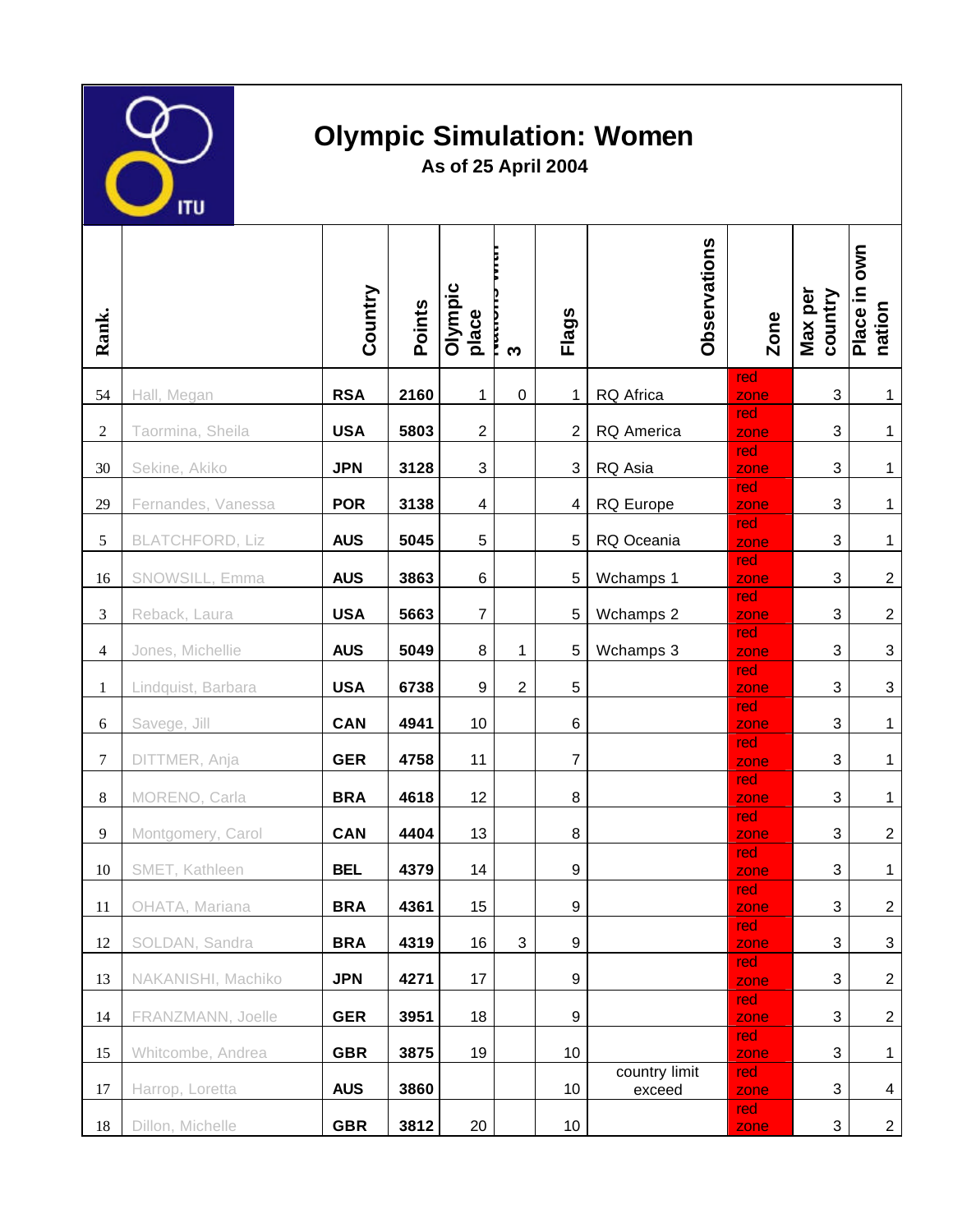| 19     | Filliol, Natasha         | <b>CAN</b> | 3764 | 21 | 4              | 10 |                         | red<br>zone   | $\mathbf{3}$              | $\sqrt{3}$                |
|--------|--------------------------|------------|------|----|----------------|----|-------------------------|---------------|---------------------------|---------------------------|
| $20\,$ | Burgos, Ana              | <b>ESP</b> | 3597 | 22 |                | 11 |                         | red<br>zone   | $\mathbf{3}$              | $\mathbf{1}$              |
| 21     | RADOVA, Lenka            | <b>CZE</b> | 3543 | 23 |                | 12 |                         | red<br>zone   | $\mathbf{3}$              | $\mathbf{1}$              |
| $22\,$ | Cortassa, Nadia          | <b>ITA</b> | 3527 | 24 |                | 13 |                         | red<br>zone   | $\mathbf{3}$              | $\mathbf{1}$              |
| 23     | Lanza, Beatrice          | <b>ITA</b> | 3464 | 25 |                | 13 |                         | red<br>zone   | $\mathbf{3}$              | $\overline{2}$            |
| $24\,$ | Hidalgo, Pilar           | <b>ESP</b> | 3450 | 26 |                | 13 |                         | red<br>zone   | $\mathbf{3}$              | $\overline{2}$            |
| 25     | Zeiger, Joanna           | <b>USA</b> | 3351 |    |                | 13 | country limit<br>exceed | red<br>zone   | $\mathbf{3}$              | $\overline{4}$            |
| 26     | McGlone, Samantha        | <b>CAN</b> | 3225 |    |                | 13 | country limit<br>exceed | red<br>zone   | $\mathbf{3}$              | 4                         |
|        |                          |            |      |    |                |    | country limit           | red           |                           |                           |
| $27\,$ | Donnelly, Sharon         | <b>CAN</b> | 3167 |    |                | 13 | exceed<br>country limit | zone<br>red   | $\sqrt{3}$                | $\,$ 5 $\,$               |
| $28\,$ | WILLIAMS, Susan          | <b>USA</b> | 3142 |    |                | 13 | exceed                  | zone          | 3                         | $\sqrt{5}$                |
| 31     | Lindley, Siri            | <b>USA</b> | 3056 |    |                | 13 | country limit<br>exceed | red<br>zone   | $\mathbf{3}$              | 6                         |
| 32     | HOOGZAAD, Wieke          | <b>NED</b> | 3009 | 27 |                | 14 |                         | red<br>zone   | 3                         | $\mathbf{1}$              |
| 33     | CAVE, Leanda             | <b>GBR</b> | 2963 | 28 | 5              | 14 |                         | red<br>zone   | $\mathbf{3}$              | $\ensuremath{\mathsf{3}}$ |
| 34     | Gibbs, Becky             | <b>USA</b> | 2830 |    |                | 14 | country limit<br>exceed | red<br>zone   | $\mathbf{3}$              | $\boldsymbol{7}$          |
| 35     | McMAHON, Brigitte        | <b>SUI</b> | 2805 | 29 |                | 15 |                         | red<br>zone   | $\sqrt{3}$                | $\mathbf{1}$              |
| 36     | Warriner, Samantha       | <b>NZL</b> | 2709 | 30 |                | 16 |                         | red<br>zone   | $\mathbf{3}$              | $\mathbf{1}$              |
| 37     | Allen, Kate              | <b>AUT</b> | 2688 | 31 |                | 17 |                         | red<br>zone   | $\mathbf{3}$              | $\mathbf{1}$              |
| 38     | ASHTON, Melissa          | <b>AUS</b> | 2659 |    |                | 17 | country limit<br>exceed | red<br>zone   | $\mathbf{3}$              | $\overline{5}$            |
| 39     | LOOZE, Tracy             | <b>NED</b> | 2642 | 32 |                | 17 |                         | red<br>zone   | $\ensuremath{\mathsf{3}}$ | $\overline{2}$            |
| 40     | <b>GEMIGNANI, Silvia</b> | <b>ITA</b> | 2620 | 33 | 6              | 17 |                         | red<br>zone   | 3                         | $\sqrt{3}$                |
| 41     | Niwata, Kiyomi           | <b>JPN</b> | 2612 | 34 | $\overline{7}$ | 17 |                         | red<br>zone   | $\ensuremath{\mathsf{3}}$ | $\sqrt{3}$                |
| 42     | Murua, Ainhoa            | <b>ESP</b> | 2592 | 35 | 8              | 17 |                         | red<br>zone   | 3                         | 3                         |
| 43     | Hackett, Nicole          | <b>AUS</b> | 2590 |    |                | 17 | country limit<br>exceed | red<br>zone   | 3                         | 6                         |
| 44     | Spirig, Nicola           | <b>SUI</b> | 2496 | 36 |                | 17 |                         | red<br>zone   | 3                         | $\sqrt{2}$                |
|        |                          |            |      |    |                |    |                         | red           |                           |                           |
| 45     | BERKOVA, Renata          | <b>CZE</b> | 2482 | 37 |                | 17 | country limit           | zone<br>red   | $\sqrt{3}$                | $\sqrt{2}$                |
| 46     | SWALLOW, Jodie           | <b>GBR</b> | 2457 |    |                | 17 | exceed                  | zone          | $\ensuremath{\mathsf{3}}$ | $\overline{\mathbf{4}}$   |
| 47     | Pilz, Christiane         | <b>GER</b> | 2421 | 38 | 9              | 17 |                         | red<br>zone   | $\sqrt{3}$                | $\ensuremath{\mathsf{3}}$ |
| 48     | Anisimova, Nina          | <b>RUS</b> | 2392 | 39 |                | 18 |                         | green<br>zone | $\overline{2}$            | 1                         |
| 49     | FORRESTER, Stephanie     | <b>GBR</b> | 2384 |    |                | 18 | country limit<br>exceed | green<br>zone | $\boldsymbol{2}$          | $5\phantom{.0}$           |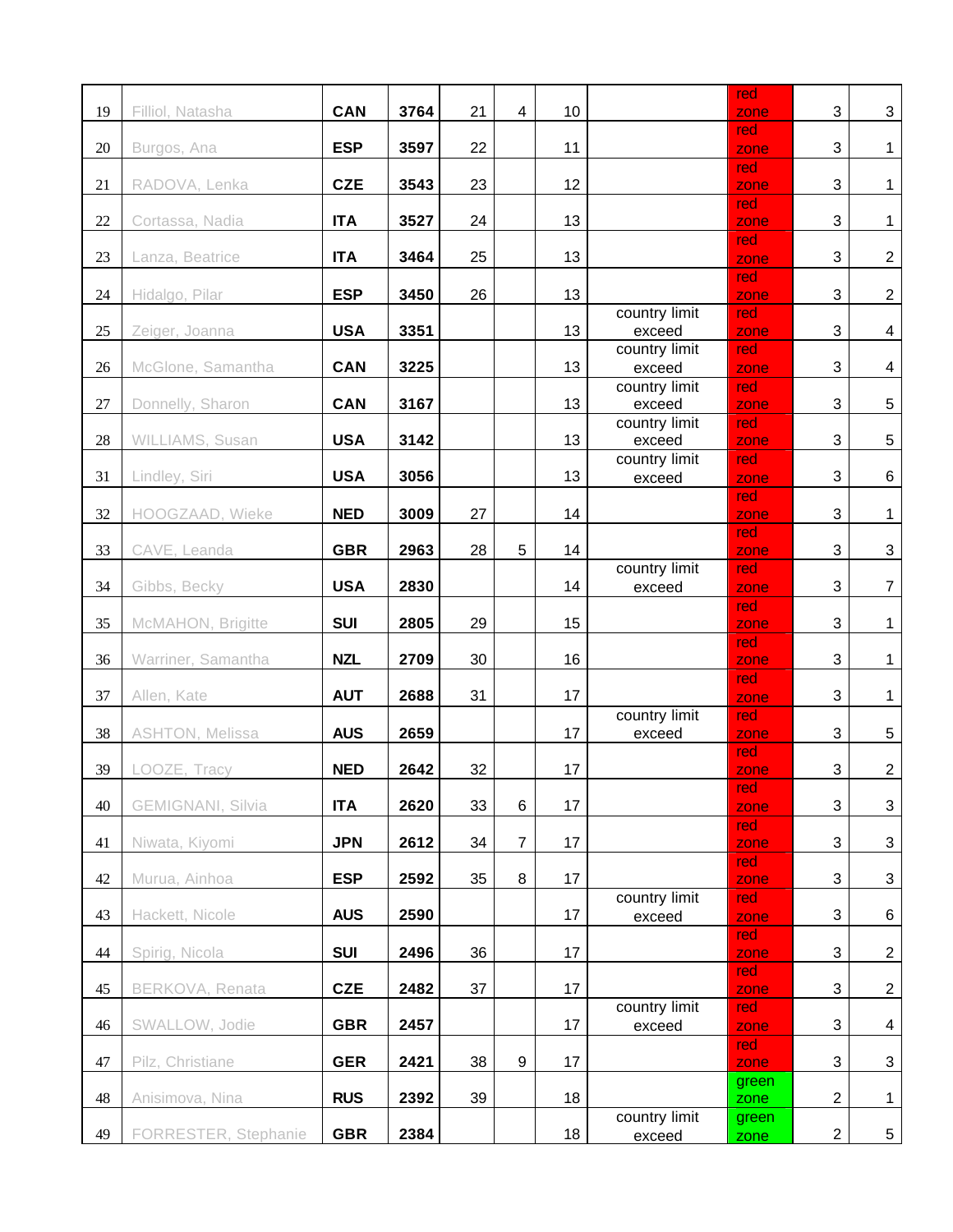|        |                     |            |      |    |    | country limit            | green         |                  |                           |
|--------|---------------------|------------|------|----|----|--------------------------|---------------|------------------|---------------------------|
| 50     | CARNEY, Emma        | <b>AUS</b> | 2376 |    | 18 | exceed                   | zone          | $\overline{2}$   | $\overline{7}$            |
|        |                     |            |      |    |    | country limit            | green         |                  |                           |
| 51     | Biwata, Miyuki      | <b>JPN</b> | 2322 |    | 18 | exceed                   | zone          | $\sqrt{2}$       | 4                         |
|        |                     |            |      |    |    | country limit            | green         |                  |                           |
| 52     | HARRISON, Jess      | <b>GBR</b> | 2315 |    | 18 | exceed                   | zone          | $\overline{2}$   | $\,6\,$                   |
| 53     | Seear, Maxine       | <b>AUS</b> | 2203 |    | 18 | country limit<br>exceed  | green<br>zone | $\boldsymbol{2}$ | $\,8\,$                   |
|        |                     |            |      |    |    |                          | green         |                  |                           |
| 55     | SUYS, Mieke         | <b>BEL</b> | 2143 | 40 | 18 |                          | zone          | $\overline{2}$   | $\overline{2}$            |
|        |                     |            |      |    |    | country limit            | green         |                  |                           |
| 56     | MACEL, Tereza       | <b>CZE</b> | 2142 |    | 18 | exceed                   | zone          | $\overline{2}$   | $\sqrt{3}$                |
|        |                     |            |      |    |    | country limit            | green         |                  |                           |
| 57     | Zelenkova, Lucie    | <b>CZE</b> | 2141 |    | 18 | exceed                   | zone          | $\boldsymbol{2}$ | $\overline{4}$            |
|        |                     |            |      |    |    | country limit            | green         |                  |                           |
| 58     | Taylor, Pip         | <b>AUS</b> | 2125 |    | 18 | exceed                   | zone          | $\overline{2}$   | 9                         |
| 59     | Bramboeck, Eva      | <b>AUT</b> | 2109 | 41 | 18 |                          | green         | $\overline{2}$   |                           |
|        |                     |            |      |    |    | country limit            | zone<br>green |                  | $\overline{2}$            |
| 60     | Carfae, Mirinda     | <b>AUS</b> | 2095 |    | 18 | exceed                   | zone          | $\overline{2}$   | 10                        |
|        |                     |            |      |    |    | country limit            | green         |                  |                           |
| 61     | Moody, Gillian      | <b>CAN</b> | 2093 |    | 18 | exceed                   | zone          | $\overline{2}$   | 6                         |
|        |                     |            |      |    |    | country limit            | green         |                  |                           |
| 62     | DIBENS, Julie       | <b>GBR</b> | 2021 |    | 18 | exceed                   | zone          | $\overline{2}$   | $\overline{7}$            |
|        |                     |            |      |    |    | country limit            | green         |                  |                           |
| 63     | Shimomura, Maki     | <b>JPN</b> | 2005 |    | 18 | exceed                   | zone          | $\overline{2}$   | $\sqrt{5}$                |
| 64     | Pelletier, Delphine | <b>FRA</b> | 1934 | 42 | 19 |                          | green         | $\overline{2}$   | $\mathbf{1}$              |
|        |                     |            |      |    |    | country limit            | zone          |                  |                           |
| 65     | Swail, Julie        | <b>USA</b> | 1905 |    | 19 | exceed                   | green<br>zone | $\overline{2}$   | $\,8\,$                   |
|        |                     |            |      |    |    | country limit            | green         |                  |                           |
| 66     | Haiboeck, Tania     | <b>AUT</b> | 1849 |    | 19 | exceed                   | zone          | $\overline{2}$   | $\ensuremath{\mathsf{3}}$ |
|        |                     |            |      |    |    |                          | green         |                  |                           |
| 67     | Generalova, Olga    | <b>RUS</b> | 1837 | 43 | 19 |                          | zone          | $\overline{2}$   | $\overline{2}$            |
|        |                     |            |      |    |    |                          | green         |                  |                           |
| 68     | Areosa, María       | <b>POR</b> | 1818 | 44 | 19 |                          | zone          | $\overline{2}$   | $\overline{2}$            |
| 69     | Dederko, Ewa        | <b>POL</b> | 1807 | 45 | 20 |                          | green         | $\boldsymbol{2}$ | $\mathbf{1}$              |
|        |                     |            |      |    |    | country limit            | zone<br>green |                  |                           |
| 70     | MATTER, Sibylle     | <b>SUI</b> | 1801 |    | 20 | exceed                   | zone          | $\boldsymbol{2}$ | 3                         |
|        |                     |            |      |    |    | country limit            | green         |                  |                           |
| 71     | Kutsuna, Shizuka    | <b>JPN</b> | 1797 |    | 20 | exceed                   | zone          | $\boldsymbol{2}$ | 6                         |
|        |                     |            |      |    |    |                          | green         |                  |                           |
| 72     | LORBLANCHET, Marion | <b>FRA</b> | 1775 | 46 | 20 |                          | zone          | $\boldsymbol{2}$ | $\overline{c}$            |
|        |                     |            |      |    |    |                          | green         |                  |                           |
| 73     | Wang, Hong Ni       | <b>CHN</b> | 1740 | 47 | 21 |                          | zone          | $\overline{2}$   | $\mathbf{1}$              |
| 74     | Lin, Xing           | <b>CHN</b> | 1730 | 48 | 21 |                          | green<br>zone | $\overline{c}$   | $\overline{c}$            |
|        |                     |            |      |    |    | eligible out of          | blue          |                  |                           |
| 75     | Chenevier, Giunia   | <b>ITA</b> | 1707 |    | 21 | quota                    | zone          | $\boldsymbol{2}$ | 4                         |
|        |                     |            |      |    |    | eligible out of          | blue          |                  |                           |
| 76     | Shatnaya, Ekaterina | <b>KAZ</b> | 1685 | 49 | 22 | quota                    | zone          | $\overline{2}$   | $\mathbf 1$               |
|        |                     |            |      |    |    | eligible out of          | blue          |                  |                           |
| $77\,$ | Shigaki, Megumi     | <b>JPN</b> | 1680 |    | 22 | quota                    | zone          | $\overline{2}$   | $\overline{7}$            |
|        |                     |            |      |    |    | eligible out of          | blue          |                  |                           |
| $78\,$ | Ohmatsu, Saori      | <b>JPN</b> | 1672 |    | 22 | quota<br>eligible out of | zone<br>blue  | $\boldsymbol{2}$ | $\bf 8$                   |
| 79     | Molnar, Erika       | <b>HUN</b> | 1655 | 50 | 23 | quota                    | zone          | $\boldsymbol{2}$ | $\mathbf{1}$              |
|        |                     |            |      |    |    |                          |               |                  |                           |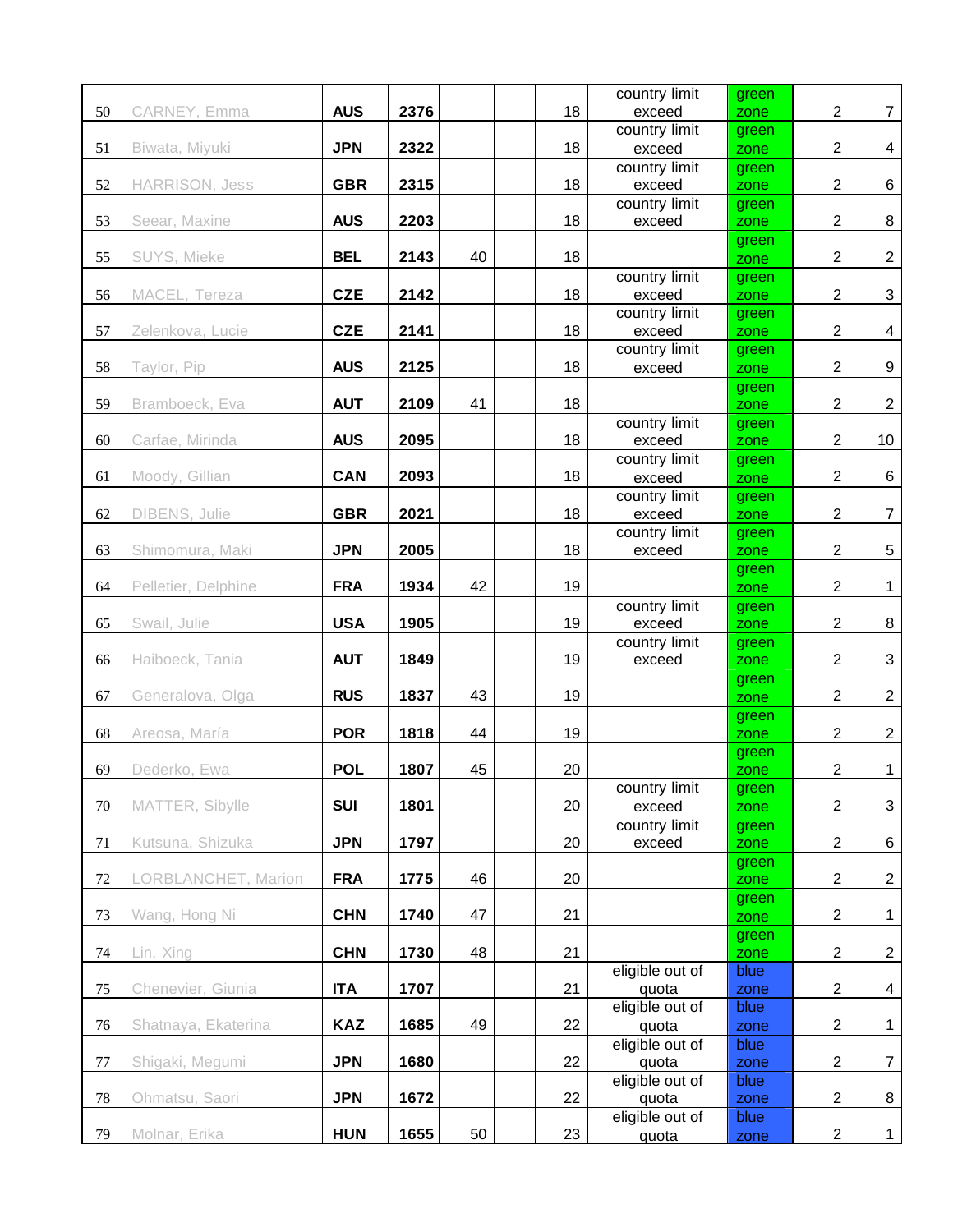|     |                        |            |      |    |    | eligible out of | blue |                  |                  |
|-----|------------------------|------------|------|----|----|-----------------|------|------------------|------------------|
| 80  | Alvarez, Nancy         | <b>ARG</b> | 1653 | 51 | 24 | quota           | zone | $\boldsymbol{2}$ | $\mathbf{1}$     |
|     |                        |            |      |    |    | eligible out of | blue |                  |                  |
| 81  | Zaousailova, Olga      | <b>RUS</b> | 1639 |    | 24 | quota           | zone | $\overline{2}$   | $\mathbf{3}$     |
|     |                        |            |      |    |    | eligible out of | blue |                  |                  |
| 82  | Groves, Lauren         | CAN        | 1600 |    | 24 | quota           | zone | $\overline{2}$   | $\boldsymbol{7}$ |
|     |                        |            |      |    |    | eligible out of | blue |                  |                  |
| 83  | Heard, Annaliese       | <b>GBR</b> | 1560 |    | 24 | quota           | zone | $\overline{2}$   | 8                |
|     |                        |            |      |    |    | eligible out of | blue |                  |                  |
| 84  | Pagon, Amanda          | <b>USA</b> | 1537 |    | 24 | quota           | zone | $\overline{2}$   | 9                |
|     |                        |            |      |    |    | eligible out of | blue |                  |                  |
| 85  | Murray, Carolyn        | CAN        | 1428 |    | 24 | quota           | zone | $\overline{2}$   | 8                |
|     |                        |            |      |    |    | eligible out of | blue |                  |                  |
| 86  | Daumas, Natalie        | <b>FRA</b> | 1410 |    | 24 | quota           | zone | $\overline{2}$   | $\mathbf{3}$     |
|     |                        |            |      |    |    | eligible out of | blue |                  |                  |
| 87  | Hill, Rina             | <b>AUS</b> | 1407 |    | 24 | quota           | zone | $\overline{2}$   | 11               |
|     |                        |            |      |    |    | eligible out of | blue |                  |                  |
| 88  | Roberts, Kate          | <b>RSA</b> | 1374 | 52 | 24 | quota           | zone | $\overline{2}$   | $\overline{2}$   |
|     |                        |            |      |    |    | eligible out of | blue |                  |                  |
| 89  | Evans, Heather         | <b>NZL</b> | 1357 | 53 | 24 | quota           | zone | $\boldsymbol{2}$ | $\overline{2}$   |
|     |                        |            |      |    |    | eligible out of | blue |                  |                  |
| 90  | Cook, Kelly            | <b>USA</b> | 1354 |    | 24 | quota           | zone | $\overline{2}$   | 10               |
|     |                        |            |      |    |    | eligible out of | blue |                  |                  |
| 91  | Nakagawa, Eri          | <b>JPN</b> | 1352 |    | 24 | quota           | zone | $\overline{2}$   | $\boldsymbol{9}$ |
|     |                        |            |      |    |    | eligible out of | blue |                  |                  |
| 92  | Buerli, Simone         | <b>SUI</b> | 1298 |    | 24 | quota           | zone | $\sqrt{2}$       | 4                |
|     |                        |            |      |    |    | eligible out of | blue |                  |                  |
| 93  | Stensland, Jessi       | <b>USA</b> | 1283 |    | 24 | quota           | zone | $\overline{2}$   | 11               |
|     |                        |            |      |    |    | eligible out of | blue |                  |                  |
| 94  | Aguayo, Esther         | <b>MEX</b> | 1278 | 54 | 25 | quota           | zone | $\boldsymbol{2}$ | $\mathbf{1}$     |
|     |                        |            |      |    |    | eligible out of | blue |                  |                  |
| 95  | Inoue, Yukako          | <b>JPN</b> | 1249 |    | 25 | quota           | zone | $\overline{2}$   | 10               |
|     |                        |            |      |    |    | eligible out of | blue |                  |                  |
| 96  | Williamson, Evelyn     | <b>NZL</b> | 1223 |    | 25 | quota           | zone | $\overline{2}$   | $\mathbf{3}$     |
|     |                        |            |      |    |    | eligible out of | blue |                  |                  |
| 97  | Murray, Claire         | <b>HKG</b> | 1189 | 55 | 26 | quota           | zone | $\overline{2}$   | $\mathbf{1}$     |
|     |                        |            |      |    |    | eligible out of | blue |                  |                  |
| 98  | Lisk, Ricarda          | <b>GER</b> | 1170 |    | 26 | quota           | zone | $\boldsymbol{2}$ | $\overline{4}$   |
|     |                        |            |      |    |    | eligible out of | blue |                  |                  |
| 99  | Egyed, Nikki           | <b>AUS</b> | 1166 |    | 26 | quota           | zone | $\overline{2}$   | 12               |
|     |                        |            |      |    |    | eligible out of | blue |                  |                  |
| 100 | Wolfensberger, Patrice | <b>USA</b> | 1153 |    | 26 | quota           | zone | $\overline{2}$   | 12               |
|     |                        |            |      |    |    | eligible out of | blue |                  |                  |
| 101 | Garza, Aline           | <b>MEX</b> | 1117 | 56 | 26 | quota           | zone | $\boldsymbol{2}$ | $\overline{c}$   |
|     |                        |            |      |    |    | eligible out of | blue |                  |                  |
| 102 | Omar, Maria            | <b>ARG</b> | 1107 | 57 | 26 | quota           | zone | $\overline{2}$   | $\overline{2}$   |
|     |                        |            |      |    |    | eligible out of | blue |                  |                  |
| 103 | Supinova, Anna         | <b>CZE</b> | 1096 |    | 26 | quota           | zone | $\overline{c}$   | 5                |
|     |                        |            |      |    |    | eligible out of | blue |                  |                  |
| 104 | Walko, Andrea          | <b>HUN</b> | 1083 | 58 | 26 | quota           | zone | $\mathbf 2$      | $\sqrt{2}$       |
|     |                        |            |      |    |    | eligible out of | blue |                  |                  |
| 105 | D'Cruz, Fiorella       | <b>COL</b> | 1080 | 59 | 27 | quota           | zone | $\overline{c}$   | $\mathbf 1$      |
|     |                        |            |      |    |    | eligible out of | blue |                  |                  |
| 106 | Gros, Stephanie        | <b>FRA</b> | 1076 |    | 27 | quota           | zone | $\boldsymbol{2}$ | 4                |
|     |                        |            |      |    |    | eligible out of | blue |                  |                  |
| 107 | Rodriguez, Zurine      | <b>ESP</b> | 1073 |    | 27 | quota           | zone | $\boldsymbol{2}$ | 4                |
|     |                        |            |      |    |    | eligible out of | blue |                  |                  |
| 108 | May, Elizabeth         | <b>LUX</b> | 1043 | 60 | 28 | quota           | zone | $\boldsymbol{2}$ | 1                |